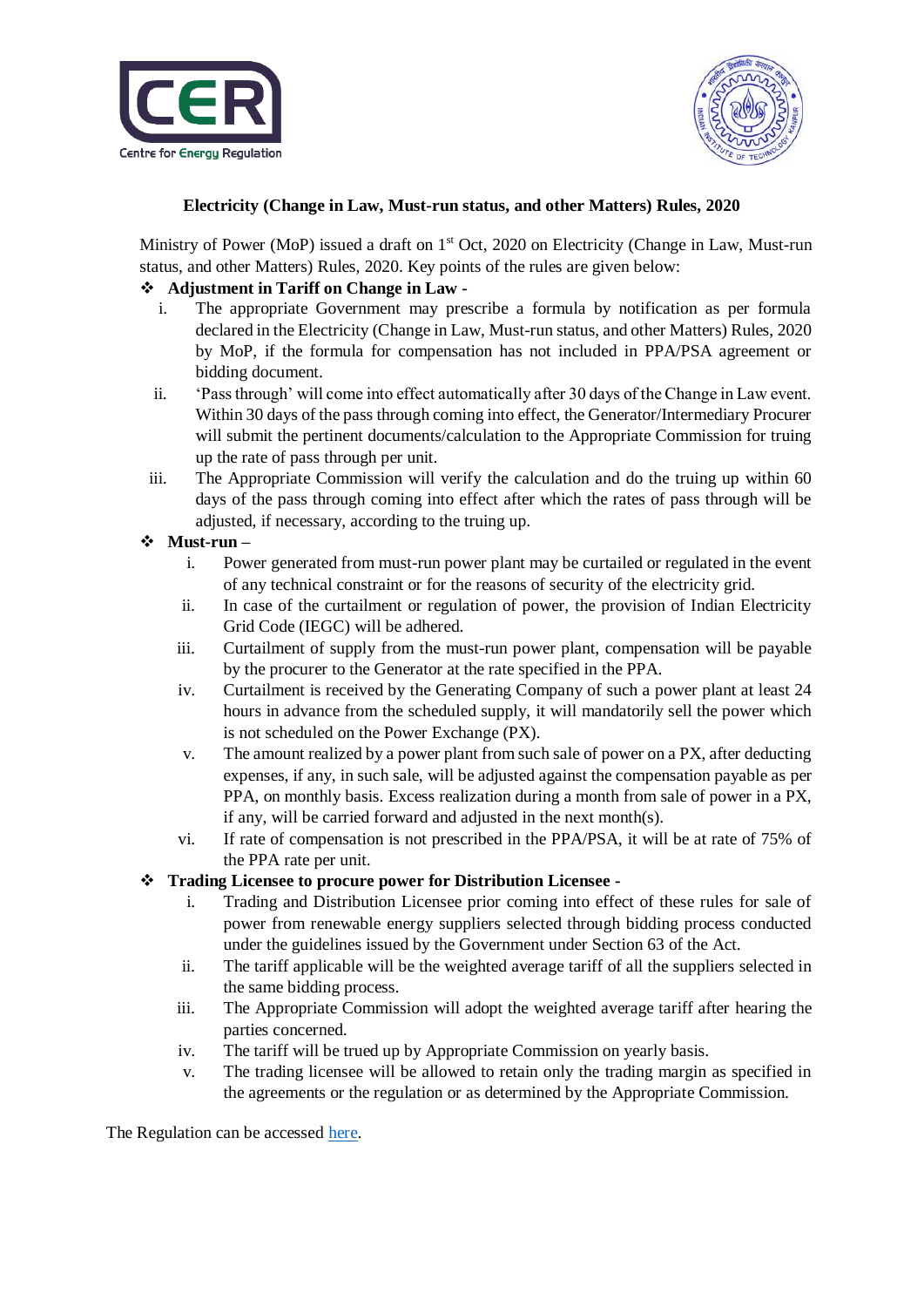



### **CER Opinion –**

#### **CER Change in Law:**

Conditions for change in law should exclude (Rule – 2 (1) (b)):

- i) Change in DSM regulations itself.
- ii) Change in DSM charges.
- iii) Change in applicable frequency band.
- iv) Any other change in the grid code.

### **Change in Law – Perspective of Buyer (DISCOMs):**

Current provision related to change in law only gives the perspective of seller. Change in law may also result in reduction in cost of the electricity (or transmission services) being supplied to a buyer (DISCOMs). Specific provisions should be inserted to ensure that such benefits on account of change in law should be promptly passed on to the buyer with analogues applicability of relevant provisions mentioned therein.

#### CER **'Occurrence' of Change in Law – In case of varying interpretations:**

The interpretation about occurrence of 'change in law' as specified in these rules sometimes may itself be a subject of disagreement. Given the provision for automatic pass through of the cost implication because of such interpretation of 'change in law', an institutional mechanism should be available with the respective regulator to assuage any concerns regarding hasty interpretations. (Rule  $-3$  (a))

### **Change in Law to Impact Different Components of Tariff:**

A change in law may have implication on one or all the components of tariff. For example - fixed charge (escalable or non-escalable), variable charge (escalable or non-escalable), transportation charge, etc. Thus, the calculation of pass through element arising on account of change in law may need to be undertaken separately for different cost components.

Calculation of pass through only on the basis of per unit charge may sometimes lead to under- recovery for the entity selling or transmitting electricity. Rule 3 (c) and (d) should be appropriately amended to incorporate the same.

### **RE Curtailment:**

- a) Given the increasing share of RE across a number of states it is likely that such states may witness pre-dominantly RE generation during certain days of the year given a variety of technical and operational constraints faced by system operator and conventional generating stations, RE curtailment may need to be resorted. It would be advisable that a certain percentage of allowable RE curtailment (averaged over the year) may be incorporated in the respective power purchase agreement with such generators.
- b) To ensure that the RE curtailment due to non-technical reasons are not camouflaged as 'system constraints', SLDCs should be separated as an independent system operator.

#### **CER Must-run – Merit Order Among Must-run Plants:**

In case of the states having high share of renewable energy, a situation may arise wherein electricity demand may be completely met through renewable energy sources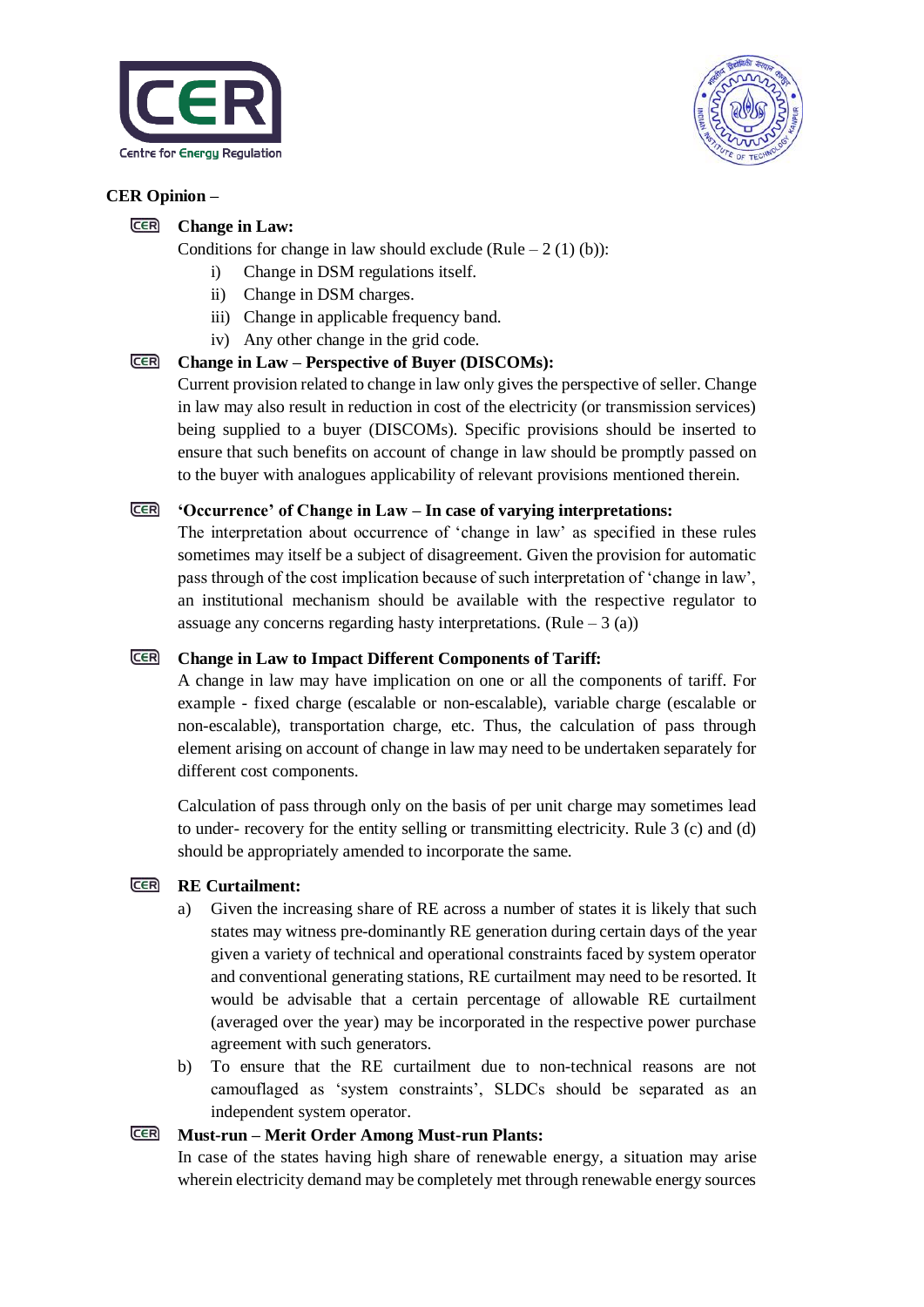



(including hydro & nuclear). In such a scenario, curtailment of must-run plants based on merit order consideration within these must-run plants may need to be exercised. Thus, a specific provision providing for curtailment of the must-run plants based on merit order needs to be incorporated. (Rule  $-4(1)$ )

### CER **Must-run Status to be limited to Generation originally forecasted & requested for the 'Cut-off' schedule:**

RE plants, particularly variable RE (VRE) plants, are not able to provide a reliable forecast for the 96 time blocks of the following day by the time of submission of first schedule request submitted by the afternoon of the previous day. Such VRE generators can provide relatively reliable forecast about 4-6 hours prior to the time block. A provision for identifying the 'cut-off' schedule submitted about 4-6 hour in advance. This could be treated as a 'must run schedule', any over injection beyond this should not attract the must-run status. This would also provide incentive to prepare better forecast schedule as well.

### **Gaming for RE curtailment revenue - DSM provisions for RE:**

In the absence of applicability of DSM charges for a 15% band of absolute forecasting error, as prevalent across many states, an RE generator would be incentivise to overforecast the generation and request for its scheduling. In the case of RE curtailment, such generators would derive windfall gains for RE that would never have been generated and injected into the grid. Therefore, the must-run plants should now be subjected to progressively tighter band for forecasting error and similar DSM charges as applicable to the conventional generators.

#### CER **Sale of 'excess' power on account of advance curtailment 24 hour in advance:**

The SLDCs/RLDCs usually releases their first schedule for the next day starting at 00:00 hours by early evening of the previous day. Thus, the question of advance curtailment of a renewable energy plant 24 hours or earlier (as referred to in the Draft Rules) does not arise.

Given the uncertainty associated the short-term forecast as well as RE forecast, the respective SLDC may be in a position to curtail the schedule of such must-run plants about 4-6 hours in advance. Rule 4(2) thus needs to be appropriately modified to account for the same.

#### **CER G-TAM as a Platform for Curtailed RE Power:**

The curtailed RE schedule, to be sold on the power exchanges (PXs) should not adversely affect the market outcome as the marginal cost associated with the same is almost zero (for Solar and Wind Energy). Given the reduced 'cut-off schedule' time, the curtailed RE energy should bid in the G-TAM market (intra-day, DAC etc.). This would also enhance liquidity in the G-TAM market.

#### **CER Transaction Cost associated with sale of Curtailed RE on PXs:**

The excess/curtailed power to be sold on PXs should be directly bid by the generator or in its behalf, avoiding cost for any other intermediary. The cost associated with sale on PXs should only include the transaction cost directly payable for such platform,